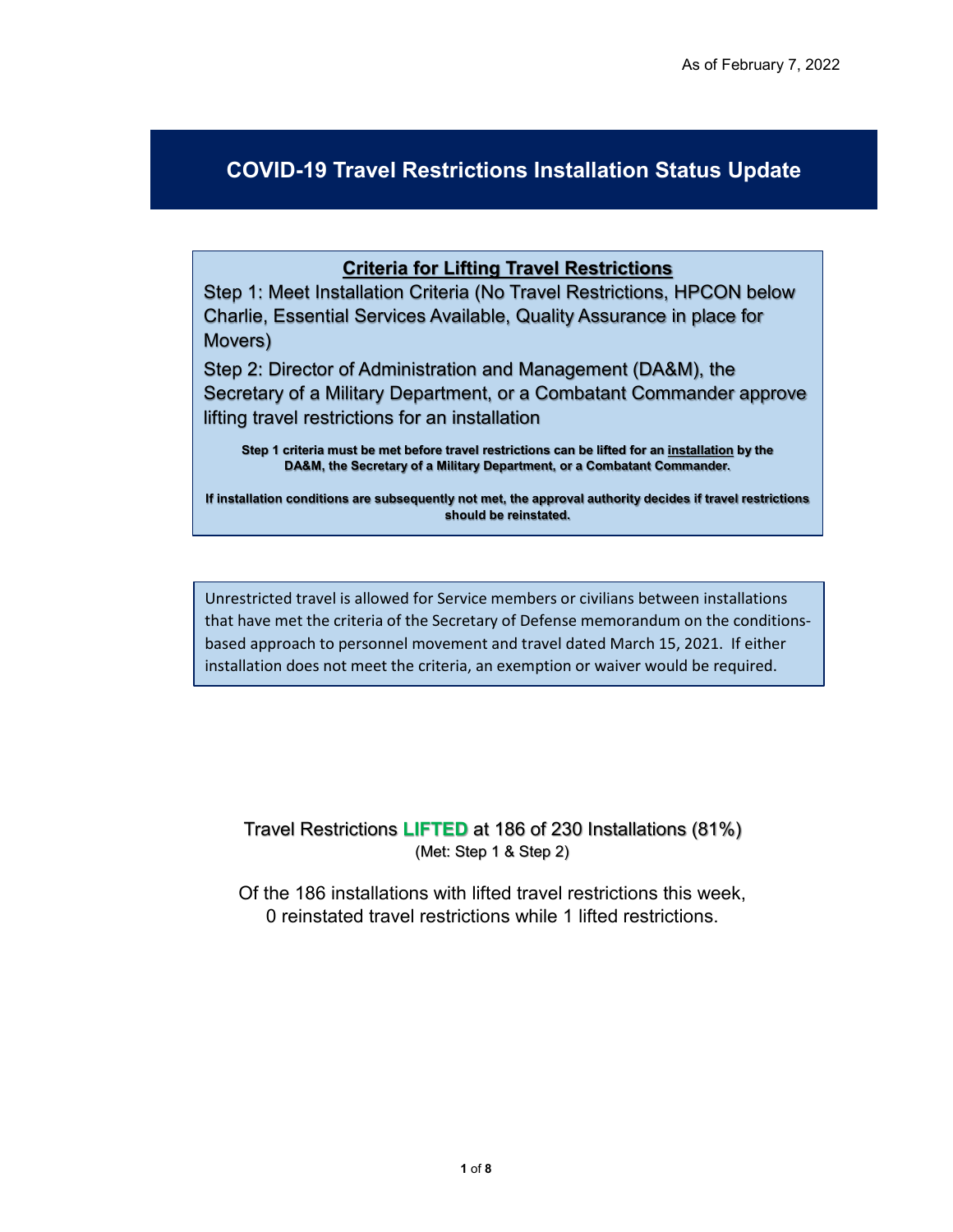| <b>Installation</b>               | <b>Service</b> | <b>Country/State</b> | <b>Travel</b><br><b>Restrictions</b><br><b>Lifted</b> |
|-----------------------------------|----------------|----------------------|-------------------------------------------------------|
| ABERDEEN PROVING GROUND           | Army           | <b>USA - MD</b>      | <b>Yes</b>                                            |
| ANNISTON ARMY DEPOT               | Army           | <b>USA - AL</b>      | Yes                                                   |
| <b>BAUMHOLDER H.D.SMITH BRCKS</b> | Army           | Germany              | Yes                                                   |
| CAMP CASEY TONGDUCHON             | Army           | <b>South Korea</b>   | Yes                                                   |
| <b>CAMP DODGE</b>                 | Army           | USA - IA             | Yes                                                   |
| <b>CAMP HENRY</b>                 | Army           | South Korea          | Yes                                                   |
| <b>CAMP HUMPHREYS</b>             | Army           | South Korea          | Yes                                                   |
| CAMP ZAMA TOKYO                   | Army           | Japan                | Yes                                                   |
| <b>CARLISLE BARRACKS</b>          | Army           | <b>USA - PA</b>      | Yes                                                   |
| <b>DETROIT ARSENAL</b>            | Army           | USA - MI             | Yes                                                   |
| <b>FORT BELVOIR</b>               | Army           | <b>USA - VA</b>      | <b>No</b>                                             |
| <b>FORT BENNING</b>               | Army           | <b>USA - GA</b>      | Yes                                                   |
| <b>FORT BLISS</b>                 | Army           | USA - TX             | Yes                                                   |
| <b>FORT BRAGG</b>                 | Army           | <b>USA - NC</b>      | Yes                                                   |
| <b>FORT CAMPBELL</b>              | Army           | <b>USA - KY</b>      | Yes                                                   |
| <b>FORT CARSON</b>                | Army           | USA - CO             | Yes                                                   |
| FORT CUSTER TRNG CTR              | Army           | USA - MI             | Yes                                                   |
| <b>FORT DETRICK</b>               | Army           | <b>USA - MD</b>      | Yes                                                   |
| <b>FORT DRUM</b>                  | Army           | <b>USA - NY</b>      | Yes                                                   |
| FORT GEORGE G. MEADE              | Army           | <b>USA - MD</b>      | Yes                                                   |
| FORT GORDON                       | Army           | <b>USA - GA</b>      | Yes                                                   |
| <b>FORT HAMILTON</b>              | Army           | <b>USA - NY</b>      | Yes                                                   |
| FORT HOOD                         | Army           | <b>USA - TX</b>      | Yes                                                   |
| <b>FORT HUACHUCA</b>              | Army           | USA - AZ             | Yes                                                   |
| <b>FORT IRWIN</b>                 | Army           | <b>USA - CA</b>      | Yes                                                   |
| <b>FORT JACKSON</b>               | Army           | USA - SC             | Yes                                                   |
| FORT KNOX                         | Army           | <b>USA - KY</b>      | Yes                                                   |
| FORT LEAVENWORTH                  | Army           | <b>USA - KS</b>      | Yes                                                   |
| <b>FORT LEE</b>                   | Army           | <b>USA - VA</b>      | Yes                                                   |
| FORT LEONARD WOOD                 | Army           | USA - MO             | <b>Yes</b>                                            |
| FORT MCCOY                        | Army           | USA - WI             | <b>Yes</b>                                            |
| FORT POLK                         | Army           | USA - LA             | Yes                                                   |
| <b>FORT RILEY</b>                 | Army           | <b>USA - KS</b>      | Yes                                                   |
| <b>FORT RUCKER</b>                | Army           | USA - AL             | <b>Yes</b>                                            |
| <b>FORT SILL</b>                  | Army           | <b>USA - OK</b>      | Yes                                                   |
| <b>FORT STEWART</b>               | Army           | <b>USA - GA</b>      | Yes                                                   |
| FORT WILLIAM H. HARRISON          | Army           | USA - MT             | <b>Yes</b>                                            |
| <b>GRAFENWOHR GERMANY</b>         | Army           | Germany              | Yes                                                   |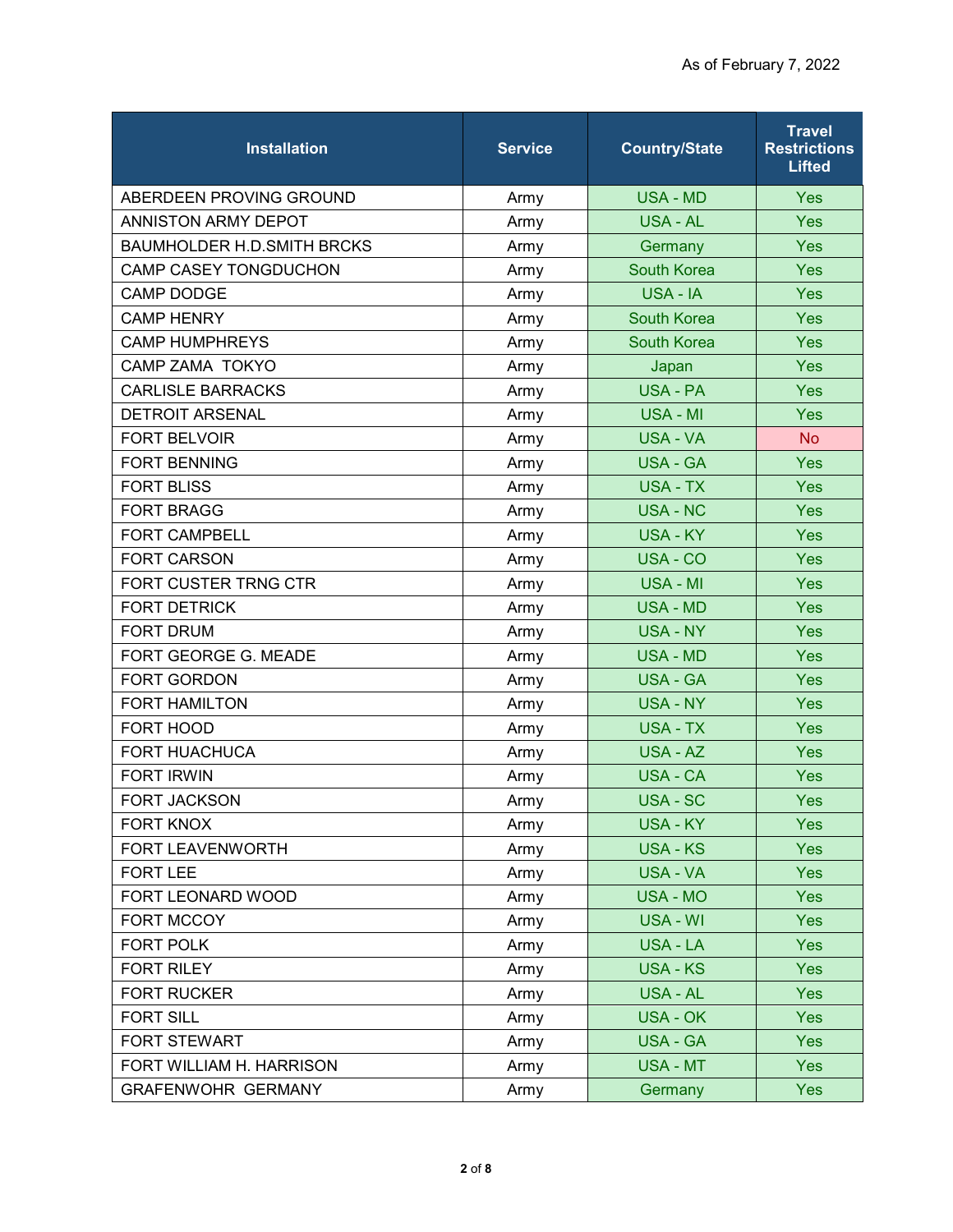| <b>Installation</b>            | <b>Service</b> | <b>Country/State</b> | <b>Travel</b><br><b>Restrictions</b><br><b>Lifted</b> |
|--------------------------------|----------------|----------------------|-------------------------------------------------------|
| <b>HOHENFELS GERMANY</b>       | Army           | Germany              | <b>Yes</b>                                            |
| JOINT BASE LEWIS MCCHORD       | Army           | <b>USA - WA</b>      | Yes                                                   |
| JOINT BASE MYER HENDERSON HALL | Army           | <b>USA - DC</b>      | <b>No</b>                                             |
| <b>KAISERSLAUTERN</b>          | Army           | Germany              | <b>Yes</b>                                            |
| LETTERKENNY ARMY DEPOT         | Army           | <b>USA - PA</b>      | <b>No</b>                                             |
| LEXINGTON BLUE GRASS DEPOT     | Army           | USA - KY             | Yes                                                   |
| <b>LOS ALAMITOS AFRC</b>       | Army           | <b>USA - CA</b>      | Yes                                                   |
| MCALESTER ARMY AMMO PLANT      | Army           | USA - OK             | <b>Yes</b>                                            |
| PICATINNY ARSENAL              | Army           | <b>USA - NJ</b>      | Yes                                                   |
| PRESIDIO OF MONTEREY           | Army           | <b>USA - CA</b>      | Yes                                                   |
| <b>RED RIVER DEPOT</b>         | Army           | <b>USA - TX</b>      | <b>Yes</b>                                            |
| <b>REDSTONE ARSENAL</b>        | Army           | USA - AL             | Yes                                                   |
| ROCK ISLAND ARSENAL            | Army           | USA - IL             | <b>Yes</b>                                            |
| <b>SAN JUAN FORT BUCHANAN</b>  | Army           | <b>Puerto Rico</b>   | Yes                                                   |
| <b>SCHOFIELD BARRACKS</b>      | Army           | USA - HI             | Yes                                                   |
| <b>SIERRA ARMY DEPOT</b>       | Army           | <b>USA - CA</b>      | Yes                                                   |
| STUTTGART GERMANY              | Army           | Germany              | Yes                                                   |
| <b>TOBYHANNA ARMY DEPOT</b>    | Army           | <b>USA - PA</b>      | <b>No</b>                                             |
| US ARMY GARRISON ALASKA        | Army           | <b>USA - AK</b>      | Yes                                                   |
| US ARMY GARRISON HAWAII        | Army           | USA - HI             | <b>Yes</b>                                            |
| <b>US ARMY GARRISON MIAMI</b>  | Army           | USA - FL             | Yes                                                   |
| USA NATICK RSCH & DEV CTR      | Army           | <b>USA - MA</b>      | Yes                                                   |
| <b>VICENZA ITALY</b>           | Army           | Italy                | <b>Yes</b>                                            |
| <b>VILSECK</b>                 | Army           | Germany              | Yes                                                   |
| <b>WATERVLIET ARSENAL</b>      | Army           | <b>USA - NY</b>      | <b>Yes</b>                                            |
| <b>WEST POINT MILRES</b>       | Army           | <b>USA - NY</b>      | Yes                                                   |
| WHITE SANDS MISSILE RANGE      | Army           | <b>USA - NM</b>      | Yes                                                   |
| WIESBADEN GERMANY              | Army           | Germany              | Yes                                                   |
| YONGSAN KOREA                  | Army           | South Korea          | Yes                                                   |
| YUMA PROVING GROUND            | Army           | USA - AZ             | Yes                                                   |
| DFAS CLEVELAND CENTER          | DA&M           | <b>USA - OH</b>      | <b>No</b>                                             |
| <b>DFAS COLUMBUS CENTER</b>    | DA&M           | <b>USA - OH</b>      | <b>No</b>                                             |
| <b>DFAS HEADQUARTERS</b>       | DA&M           | USA - IN             | <b>No</b>                                             |
| PENTAGON BUILDING SITE         | DA&M           | USA - VA             | <b>No</b>                                             |
| ANNAPOLIS NS(INCL USNA)        | Navy           | USA - MD             | Yes                                                   |
| <b>CBC GULFPORT MS</b>         | Navy           | <b>USA - MS</b>      | Yes                                                   |
| CHINA LAKE NAVWEAPCEN          | Navy           | USA - CA             | <b>Yes</b>                                            |
| COMFLEACT OKINAWA JA           | Navy           | Japan                | <b>No</b>                                             |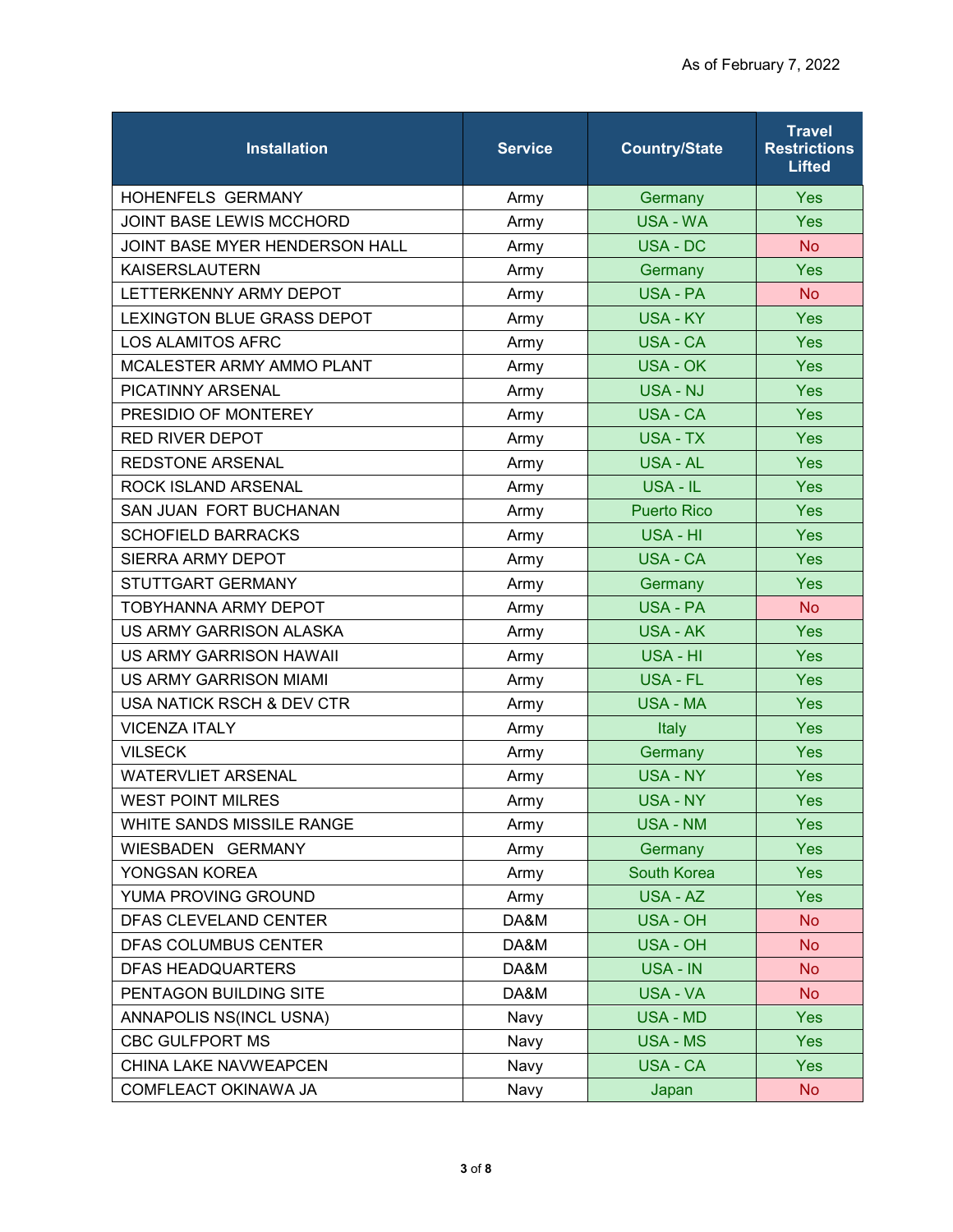| <b>Installation</b>                | <b>Service</b> | <b>Country/State</b> | <b>Travel</b><br><b>Restrictions</b><br><b>Lifted</b> |
|------------------------------------|----------------|----------------------|-------------------------------------------------------|
| CORONADO NAV AMPHIB BASE           | Navy           | USA - CA             | <b>Yes</b>                                            |
| <b>CORPUS CHRISTI NAS</b>          | Navy           | USA - TX             | Yes                                                   |
| <b>CRANE NAVWEAPSUPPCEN</b>        | Navy           | USA - IN             | <b>No</b>                                             |
| <b>FALLON NAS</b>                  | Navy           | <b>USA - NV</b>      | <b>No</b>                                             |
| FLEET ACTIVITIES CHINHAE KS        | Navy           | South Korea          | Yes                                                   |
| FLEET ACTIVITIES SASEBO            | Navy           | Japan                | Yes                                                   |
| <b>INDIAN HEAD NAV ORD STA</b>     | Navy           | <b>USA - MD</b>      | <b>Yes</b>                                            |
| <b>JACKSONVILLE NAS</b>            | Navy           | <b>USA - FL</b>      | Yes                                                   |
| <b>JBPHH PEARL HARBOR HAWAII</b>   | Navy           | USA - HI             | Yes                                                   |
| <b>KEY WEST NAS</b>                | Navy           | <b>USA - FL</b>      | Yes                                                   |
| KINGS BAY NAVSUBBASE               | Navy           | <b>USA - GA</b>      | <b>Yes</b>                                            |
| <b>LEMOORE NAS</b>                 | Navy           | USA - CA             | Yes                                                   |
| LITTLE CREEK NAV AMPHIB BASE       | Navy           | <b>USA - VA</b>      | Yes                                                   |
| <b>MAYPORT NAVSTA</b>              | Navy           | USA - FL             | <b>Yes</b>                                            |
| <b>MERIDIAN NAS</b>                | Navy           | <b>USA - MS</b>      | Yes                                                   |
| <b>NAF ATSUGI JA</b>               | Navy           | Japan                | Yes                                                   |
| <b>NAF MISAWA JA</b>               | Navy           | Japan                | Yes                                                   |
| NAS JRB FT WORTH TX                | Navy           | USA - TX             | Yes                                                   |
| <b>NAS KINGSVILLE TX</b>           | Navy           | <b>USA - TX</b>      | Yes                                                   |
| <b>NAS SIGONELLA SICILY</b>        | Navy           | Italy                | Yes                                                   |
| NAVAL BASE KITSAP-BREMERTON        | Navy           | <b>USA - WA</b>      | Yes                                                   |
| <b>NAVAL STATION EVERETT</b>       | Navy           | <b>USA - WA</b>      | Yes                                                   |
| <b>NAVAL STATION GREAT LAKES</b>   | Navy           | USA - IL             | <b>No</b>                                             |
| <b>NAVAL STATION GUAM</b>          | Navy           | Guam                 | <b>No</b>                                             |
| <b>NAVAL STATION NEWPORT</b>       | Navy           | USA - RI             | <b>No</b>                                             |
| NAVAL STATION ROTA SPAIN           | Navy           | Spain                | Yes                                                   |
| NAVAL SUPPORT ACTIVITY MID-SOU     | Navy           | <b>USA - TN</b>      | <b>Yes</b>                                            |
| NAVAL SUPPORT ACTIVITY MONTEREY CA | Navy           | <b>USA - CA</b>      | <b>Yes</b>                                            |
| NAVAL SUPPORT ACTIVITY WASH        | Navy           | USA - DC             | <b>No</b>                                             |
| NAVAL SUPPORT ACTY PANAMA CITY     | Navy           | USA - FL             | Yes                                                   |
| NAVAL TRAINING CTR ORLANDO         | Navy           | <b>USA - FL</b>      | <b>Yes</b>                                            |
| <b>NAVBASE POINT LOMA</b>          | Navy           | USA - CA             | <b>Yes</b>                                            |
| NAVBASE SAN DIEGO CA               | Navy           | USA - CA             | Yes                                                   |
| NAVBASE VENTURA CTY                | Navy           | <b>USA - CA</b>      | <b>Yes</b>                                            |
| NAVMAG INDIAN ISLAND               | Navy           | <b>USA - WA</b>      | Yes                                                   |
| NAVSTA GUANTANAMO BAY              | Navy           | Cuba                 | <b>No</b>                                             |
| NAVSUPPACT BETHESDA MD             | Navy           | <b>USA - MD</b>      | No                                                    |
| NAVSUPPACT HAMPTON ROADS VA        | Navy           | USA - VA             | Yes                                                   |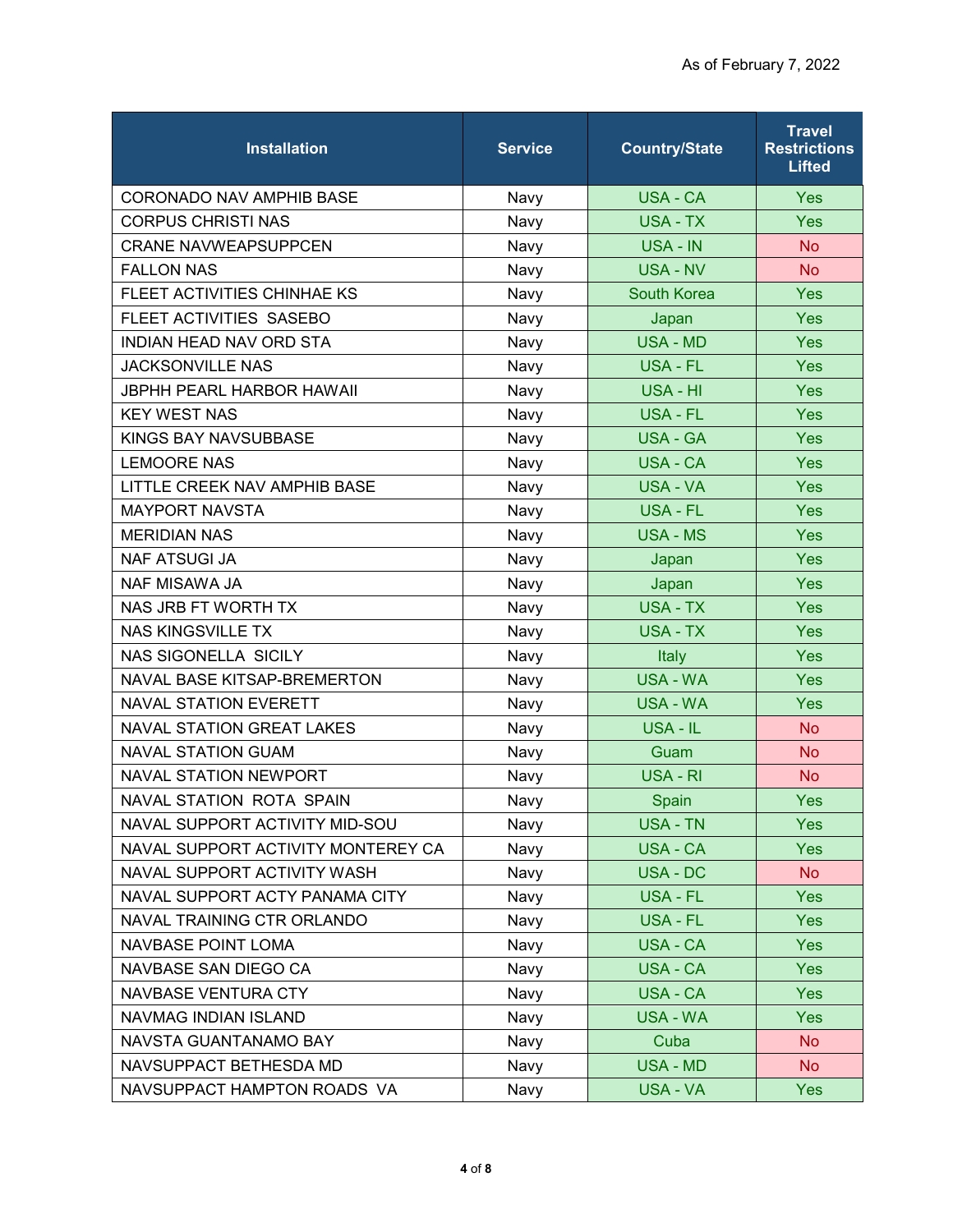| <b>Installation</b>          | <b>Service</b> | <b>Country/State</b> | <b>Travel</b><br><b>Restrictions</b><br><b>Lifted</b> |
|------------------------------|----------------|----------------------|-------------------------------------------------------|
| NAVSUPPACT MECHANICSBURG PA  | Navy           | <b>USA - PA</b>      | <b>No</b>                                             |
| <b>NAVSUPPACT NAPLES IT</b>  | Navy           | Italy                | Yes                                                   |
| NAVSUPPFAC BEAUFORT SC       | Navy           | <b>USA - SC</b>      | Yes                                                   |
| <b>NEW LONDON NAVSUBBASE</b> | Navy           | <b>USA - CT</b>      | <b>No</b>                                             |
| <b>NEW ORLEANS NAS JRB</b>   | Navy           | USA - LA             | Yes                                                   |
| NORFOLK NAV SHIPYD           | Navy           | <b>USA - VA</b>      | Yes                                                   |
| NORFOLK NAVAL BASE           | Navy           | <b>USA - VA</b>      | Yes                                                   |
| <b>NSA ANDERSEN</b>          | Navy           | Guam                 | <b>No</b>                                             |
| <b>NSA BAHRAIN</b>           | Navy           | <b>Bahrain</b>       | Yes                                                   |
| NSA SARATOGA SPRINGS NY      | Navy           | <b>USA - NY</b>      | <b>No</b>                                             |
| NSD YOKOSUKA JAPAN           | Navy           | Japan                | <b>Yes</b>                                            |
| <b>NSY PORTSMOUTH</b>        | Navy           | <b>USA - NH</b>      | <b>No</b>                                             |
| <b>NWS EARLE NJ</b>          | Navy           | <b>USA - NJ</b>      | <b>No</b>                                             |
| <b>OCEANA NAS</b>            | Navy           | <b>USA - VA</b>      | Yes                                                   |
| PATUXENT RIVER NAS           | Navy           | <b>USA - MD</b>      | Yes                                                   |
| PENSACOLA NAS                | Navy           | <b>USA - FL</b>      | Yes                                                   |
| <b>SEAL BEACH NAVWEAPSTA</b> | Navy           | <b>USA - CA</b>      | Yes                                                   |
| <b>WHIDBEY ISLAND NAS</b>    | Navy           | <b>USA - WA</b>      | Yes                                                   |
| <b>WHITING FIELD NAS</b>     | Navy           | <b>USA - FL</b>      | Yes                                                   |
| YORKTOWN NAVWEAPSTA          | Navy           | <b>USA - VA</b>      | <b>Yes</b>                                            |
| <b>ALTUS AFB</b>             | <b>USAF</b>    | <b>USA - OK</b>      | Yes                                                   |
| <b>AVIANO AB</b>             | <b>USAF</b>    | Italy                | Yes                                                   |
| <b>BARKSDALE AFB</b>         | <b>USAF</b>    | USA - LA             | Yes                                                   |
| <b>BEALE AFB</b>             | <b>USAF</b>    | <b>USA - CA</b>      | <b>No</b>                                             |
| <b>BUCKLEY AFB</b>           | <b>USAF</b>    | USA - CO             | Yes                                                   |
| <b>CANNON AFB</b>            | <b>USAF</b>    | <b>USA - NM</b>      | Yes                                                   |
| <b>COLUMBUS AFB</b>          | <b>USAF</b>    | USA - MS             | Yes                                                   |
| DAVIS-MONTHAN AFB            | <b>USAF</b>    | USA - AZ             | <b>Yes</b>                                            |
| <b>DOBBINS ARB</b>           | <b>USAF</b>    | <b>USA - GA</b>      | <b>Yes</b>                                            |
| <b>DOVER AFB</b>             | <b>USAF</b>    | USA - DE             | No.                                                   |
| <b>DYESS AFB</b>             | <b>USAF</b>    | USA - TX             | <b>Yes</b>                                            |
| <b>EDWARDS AFB</b>           | <b>USAF</b>    | USA - CA             | No                                                    |
| <b>EGLIN AFB</b>             | <b>USAF</b>    | USA - FL             | <b>Yes</b>                                            |
| <b>EIELSON AFB</b>           | <b>USAF</b>    | <b>USA - AK</b>      | <b>Yes</b>                                            |
| <b>ELLSWORTH AFB</b>         | <b>USAF</b>    | USA - SD             | <b>Yes</b>                                            |
| F E WARREN AFB               | <b>USAF</b>    | USA - WY             | <b>Yes</b>                                            |
| <b>FAIRCHILD AFB</b>         | <b>USAF</b>    | USA - WA             | <b>Yes</b>                                            |
| <b>GOODFELLOW AFB</b>        | <b>USAF</b>    | USA - TX             | <b>Yes</b>                                            |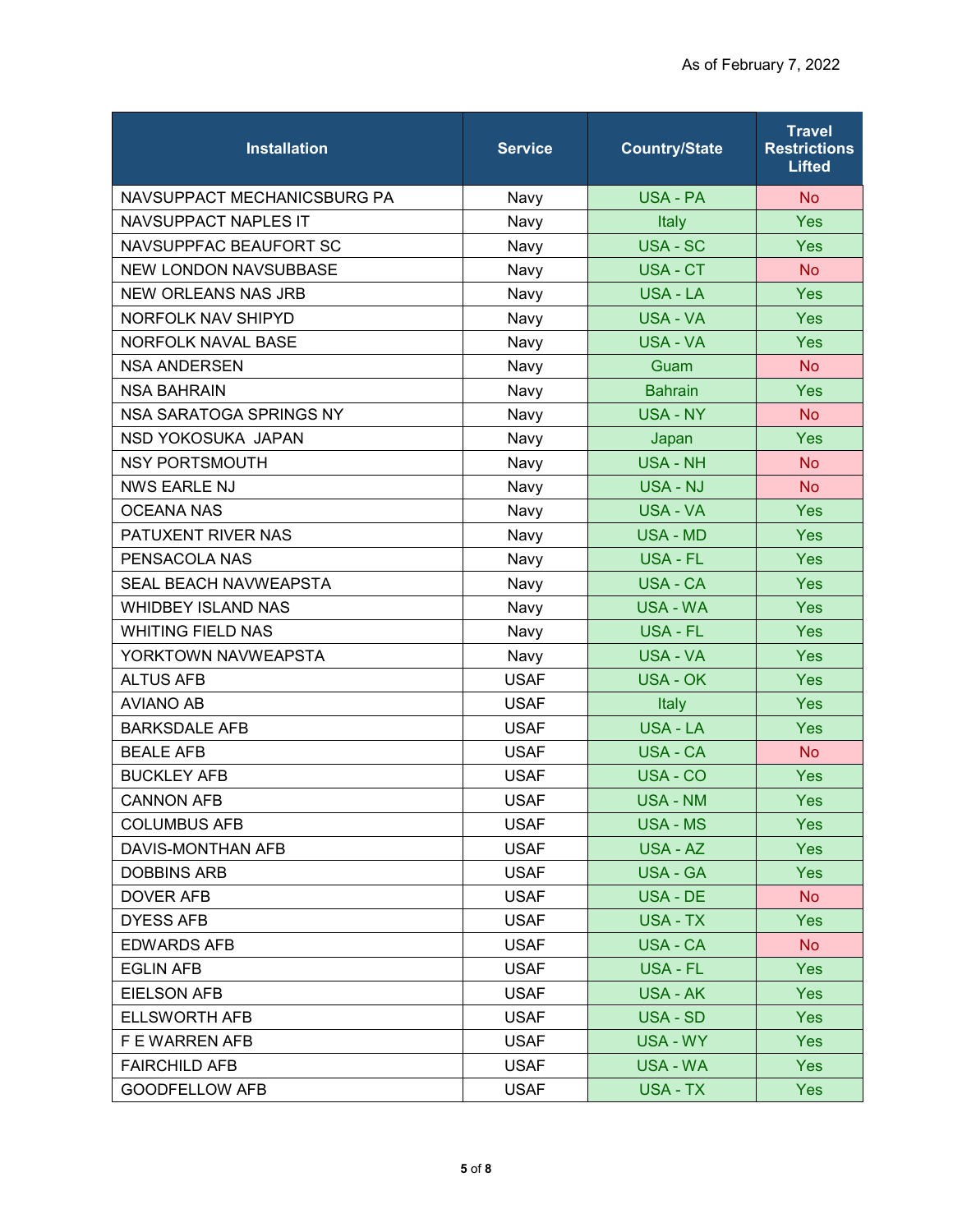| <b>Installation</b>             | <b>Service</b> | <b>Country/State</b> | <b>Travel</b><br><b>Restrictions</b><br><b>Lifted</b> |
|---------------------------------|----------------|----------------------|-------------------------------------------------------|
| <b>GRAND FORKS AFB</b>          | <b>USAF</b>    | <b>USA - ND</b>      | <b>Yes</b>                                            |
| <b>GRISSOM AFB</b>              | <b>USAF</b>    | USA - IN             | <b>No</b>                                             |
| <b>HANSCOM AFB</b>              | <b>USAF</b>    | <b>USA - MA</b>      | <b>Yes</b>                                            |
| HILL AFB                        | <b>USAF</b>    | USA - UT             | <b>No</b>                                             |
| <b>HOLLOMAN AFB</b>             | <b>USAF</b>    | <b>USA - NM</b>      | <b>No</b>                                             |
| <b>HOMESTEAD ARB</b>            | <b>USAF</b>    | USA - FL             | <b>No</b>                                             |
| <b>HURLBURT FIELD</b>           | <b>USAF</b>    | <b>USA - FL</b>      | Yes                                                   |
| <b>INCIRLIK AB SITE 1</b>       | <b>USAF</b>    | <b>Turkey</b>        | Yes                                                   |
| <b>JB ANACOSTIA-BOLLING</b>     | <b>USAF</b>    | <b>USA - DC</b>      | <b>No</b>                                             |
| <b>JB ANDREWS</b>               | <b>USAF</b>    | <b>USA - MD</b>      | <b>No</b>                                             |
| <b>JB CHARLESTON</b>            | <b>USAF</b>    | USA - SC             | Yes                                                   |
| <b>JB ELMENDORF RICHARDSON</b>  | <b>USAF</b>    | USA - AK             | Yes                                                   |
| <b>JB LANGLEY-EUSTIS</b>        | <b>USAF</b>    | <b>USA - VA</b>      | <b>Yes</b>                                            |
| <b>JB MCGUIRE DIX LAKEHURST</b> | <b>USAF</b>    | <b>USA - NJ</b>      | Yes                                                   |
| <b>JB SAN ANTONIO</b>           | <b>USAF</b>    | USA - TX             | Yes                                                   |
| <b>KADENA AB</b>                | <b>USAF</b>    | Japan                | <b>No</b>                                             |
| <b>KEESLER AFB</b>              | <b>USAF</b>    | <b>USA - MS</b>      | Yes                                                   |
| <b>KIRTLAND AFB</b>             | <b>USAF</b>    | <b>USA - NM</b>      | <b>Yes</b>                                            |
| <b>KUNSAN AB</b>                | <b>USAF</b>    | <b>South Korea</b>   | Yes                                                   |
| <b>LAUGHLIN AFB</b>             | <b>USAF</b>    | USA - TX             | Yes                                                   |
| <b>LITTLE ROCK AFB</b>          | <b>USAF</b>    | <b>USA - AR</b>      | <b>Yes</b>                                            |
| <b>LOS ANGELES AFB</b>          | <b>USAF</b>    | USA - CA             | Yes                                                   |
| <b>LUKE AFB</b>                 | <b>USAF</b>    | USA - AZ             | <b>No</b>                                             |
| <b>MACDILL AFB</b>              | <b>USAF</b>    | <b>USA - FL</b>      | <b>No</b>                                             |
| <b>MALMSTROM AFB</b>            | <b>USAF</b>    | <b>USA - MT</b>      | <b>Yes</b>                                            |
| <b>MARCH AFB</b>                | <b>USAF</b>    | <b>USA - CA</b>      | Yes                                                   |
| MAXWELL AFB (INCL. GUNTER)      | <b>USAF</b>    | USA - AL             | <b>Yes</b>                                            |
| MCCONNELL AFB                   | <b>USAF</b>    | USA - KS             | <b>No</b>                                             |
| MINN ST PAUL ARS                | <b>USAF</b>    | <b>USA - MN</b>      | <b>Yes</b>                                            |
| <b>MINOT AFB</b>                | <b>USAF</b>    | <b>USA - ND</b>      | <b>Yes</b>                                            |
| <b>MISAWA AB</b>                | <b>USAF</b>    | Japan                | <b>No</b>                                             |
| <b>MOODY AFB</b>                | <b>USAF</b>    | USA - GA             | Yes                                                   |
| <b>MOUNTAIN HOME AFB</b>        | <b>USAF</b>    | USA - ID             | <b>No</b>                                             |
| <b>NELLIS AFB</b>               | <b>USAF</b>    | USA - NV             | <b>No</b>                                             |
| <b>NIAGARA FALLS ARS</b>        | <b>USAF</b>    | <b>USA - NY</b>      | <b>Yes</b>                                            |
| OFFUTT AFB                      | <b>USAF</b>    | USA - NE             | <b>Yes</b>                                            |
| <b>OSAN AIR BASE</b>            | <b>USAF</b>    | South Korea          | <b>Yes</b>                                            |
| <b>PATRICK AFB</b>              | <b>USAF</b>    | USA - FL             | No                                                    |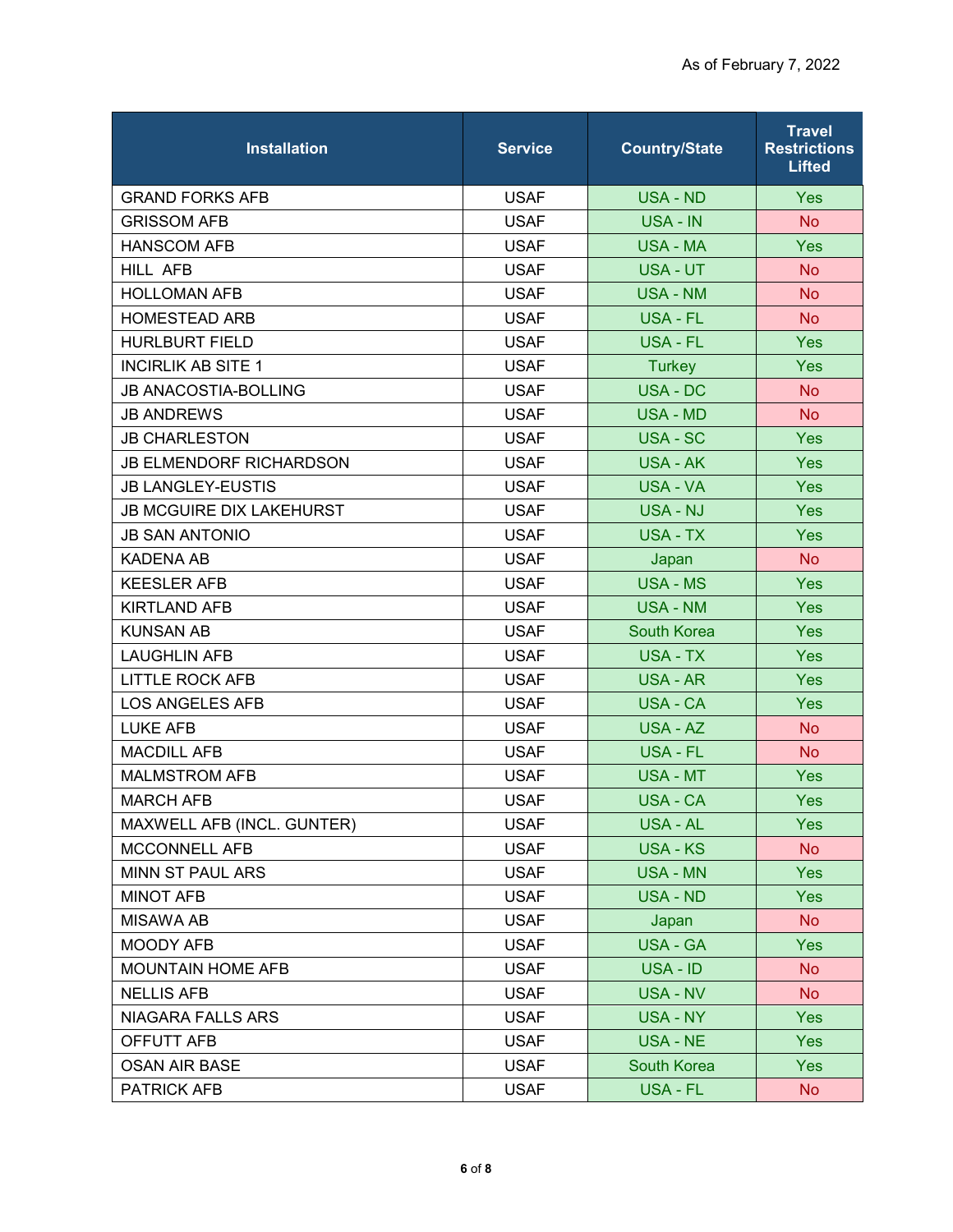| <b>Installation</b>                            | <b>Service</b> | <b>Country/State</b>  | <b>Travel</b><br><b>Restrictions</b><br><b>Lifted</b> |
|------------------------------------------------|----------------|-----------------------|-------------------------------------------------------|
| PETERSON-SCHRIEVER GARRISON                    | <b>USAF</b>    | USA - CO              | <b>Yes</b>                                            |
| PITTSBURGH ANG                                 | <b>USAF</b>    | <b>USA - PA</b>       | <b>Yes</b>                                            |
| PITTSBURGH ARS                                 | <b>USAF</b>    | <b>USA - PA</b>       | Yes                                                   |
| RAF LAKENHEATH                                 | <b>USAF</b>    | <b>United Kingdom</b> | Yes                                                   |
| <b>RAF MILDENHALL</b>                          | <b>USAF</b>    | <b>United Kingdom</b> | Yes                                                   |
| <b>RAMSTEIN FRG</b>                            | <b>USAF</b>    | Germany               | Yes                                                   |
| <b>ROBINS AFB</b>                              | <b>USAF</b>    | <b>USA - GA</b>       | Yes                                                   |
| <b>SCOTT AFB</b>                               | <b>USAF</b>    | USA - IL              | <b>Yes</b>                                            |
| SEYMOUR JOHNSON AFB                            | <b>USAF</b>    | <b>USA - NC</b>       | Yes                                                   |
| <b>SHAW AFB</b>                                | <b>USAF</b>    | USA - SC              | <b>No</b>                                             |
| SHEPPARD AFB                                   | <b>USAF</b>    | <b>USA - TX</b>       | Yes                                                   |
| SPANGDAHLEM AB                                 | <b>USAF</b>    | Germany               | Yes                                                   |
| <b>TINKER AFB</b>                              | <b>USAF</b>    | <b>USA - OK</b>       | Yes                                                   |
| <b>TRAVIS AFB</b>                              | <b>USAF</b>    | <b>USA - CA</b>       | <b>Yes</b>                                            |
| <b>TYNDALL AFB</b>                             | <b>USAF</b>    | USA - FL              | <b>No</b>                                             |
| <b>USAF ACADEMY</b>                            | <b>USAF</b>    | USA - CO              | Yes                                                   |
| <b>VANCE AFB</b>                               | <b>USAF</b>    | <b>USA - OK</b>       | Yes                                                   |
| <b>VANDENBERG AFB</b>                          | <b>USAF</b>    | USA - CA              | Yes                                                   |
| <b>WESTOVER ARB</b>                            | <b>USAF</b>    | <b>USA - MA</b>       | <b>No</b>                                             |
| <b>WHITEMAN AFB</b>                            | <b>USAF</b>    | <b>USA - MO</b>       | Yes                                                   |
| <b>WRIGHT-PATTERSON AFB</b>                    | <b>USAF</b>    | USA - OH              | <b>No</b>                                             |
| YOKOTA AB                                      | <b>USAF</b>    | Japan                 | Yes                                                   |
| YOUNGSTOWN JOINT AIR RESERVE<br><b>STATION</b> | <b>USAF</b>    | <b>USA - OH</b>       | <b>Yes</b>                                            |
| <b>CHERRY POINT MCAS</b>                       | <b>USMC</b>    | <b>USA - NC</b>       | <b>Yes</b>                                            |
| <b>MAKIMINATO OKINAWA CP BUTLER</b>            | <b>USMC</b>    | Japan                 | Yes                                                   |
| MARINE BARRACKS WASH D.C.                      | <b>USMC</b>    | USA - DC              | Yes                                                   |
| MCAGCC TWENTYNINE PALMS CA                     | <b>USMC</b>    | USA - CA              | <b>Yes</b>                                            |
| <b>MCAS BEAUFORT SC</b>                        | <b>USMC</b>    | USA - SC              | Yes                                                   |
| <b>MCAS IWAKUNI JA</b>                         | <b>USMC</b>    | Japan                 | Yes                                                   |
| <b>MCAS MIRAMAR</b>                            | <b>USMC</b>    | <b>USA - CA</b>       | <b>Yes</b>                                            |
| <b>MCAS YUMA AZ</b>                            | <b>USMC</b>    | USA - AZ              | <b>Yes</b>                                            |
| MCB CAMP LEJEUNE NC                            | <b>USMC</b>    | <b>USA - NC</b>       | Yes                                                   |
| MCB CAMP PENDLETON CA                          | <b>USMC</b>    | USA - CA              | <b>Yes</b>                                            |
| <b>MCB HAWAII KANEOHE</b>                      | <b>USMC</b>    | USA - HI              | <b>Yes</b>                                            |
| <b>MCB QUANTICO VA</b>                         | <b>USMC</b>    | USA - VA              | Yes                                                   |
| <b>MCLB ALBANY GA</b>                          | <b>USMC</b>    | <b>USA - GA</b>       | <b>Yes</b>                                            |
| <b>MCLB BARSTOW CA</b>                         | <b>USMC</b>    | <b>USA - CA</b>       | <b>Yes</b>                                            |
| <b>MCSF BLOUNT ISLAND</b>                      | <b>USMC</b>    | USA - FL              | <b>Yes</b>                                            |